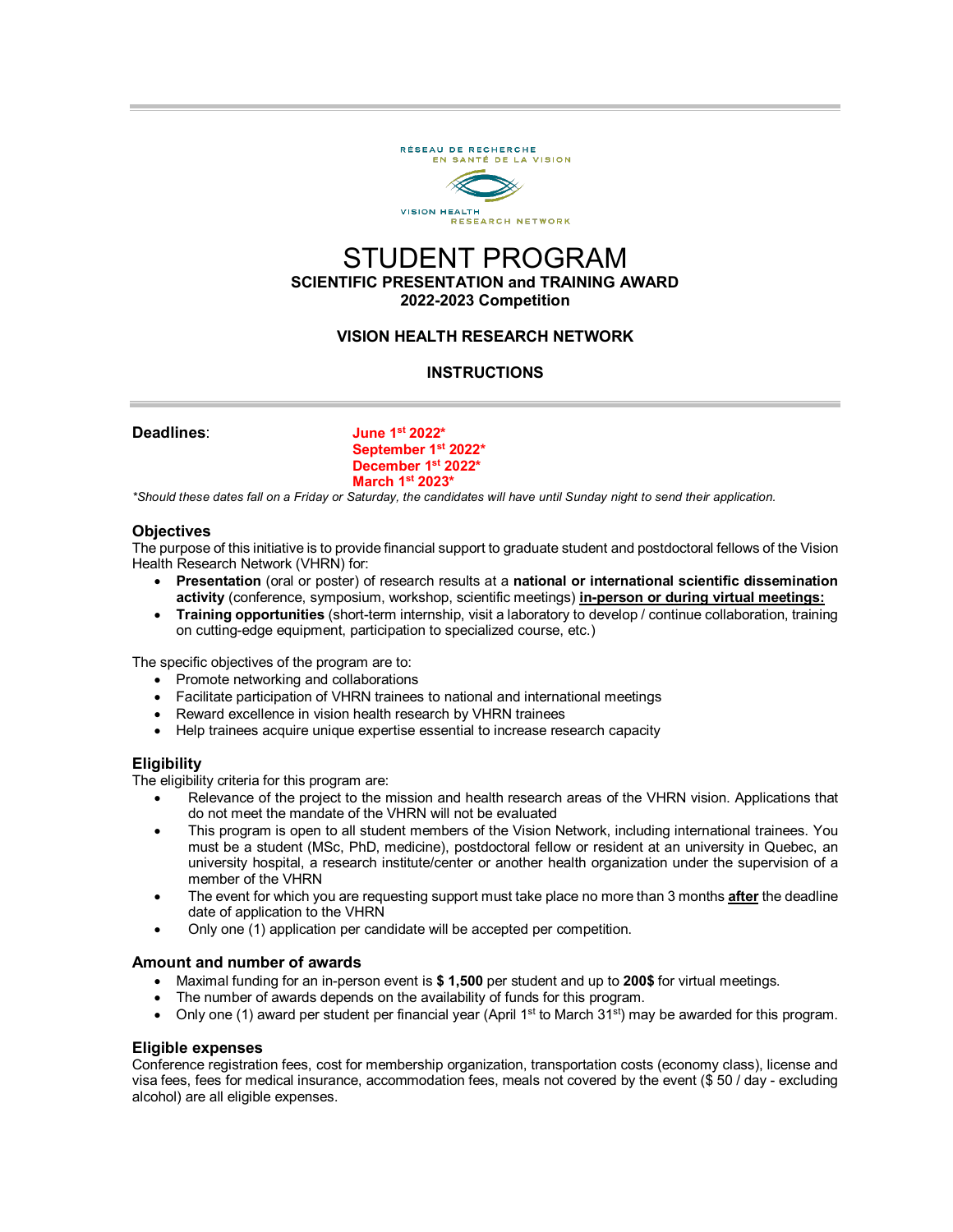#### **Evaluation criteria**

The evaluation committee will assess the application based on the excellence of research, the prestige of the event being attended, and the potential of the student's participation to help increase capacity in vision in Quebec. Each application will be evaluated and ranked using the following material:

- Scientific quality of the submitted abstract
- Quality of the letter of justification
- Letter of support from the supervisor

The VHRN's scientific committee will meet four (4) times a year to evaluate applications received under this program.

#### **Commitment**

Any recipient of a "Scientific Presentation and Training Award" agrees to:

- Acknowledge the support of the VHRN in their presentation (oral or poster) and following publication resulting from the project for which he was awarded the award by using one of the following wordings, according to the publication language and to the research project topic:
	- « Le Réseau de recherche en santé de la vision » or « The Vision Health Research Network » if the project is not related to AMD
	- « La Fondation Antoine Turmel et le Réseau de recherche en santé de la vision » or « The *Fondation Antoine-Turme*l and The Vision Health Research Network » if the project is related to AMD
- Respond to the requests for follow-up sent by the VHRN in order to evaluate the efficiency of this program
- Present the results of the research project at the VHRN Annual meeting

#### **How to apply**

The applicant must complete the electronic form available on the **["Scientific Presentation and Training Award](http://visionnetwork.ca/financement/bourse-de-perfectionnement/)**" [program homepage](http://visionnetwork.ca/financement/bourse-de-perfectionnement/) and attach the appropriate documents **(one combined PDF Document)**:

Following this order:

- **1. Justification** (Section 1)
- **2. Details and additional documents** according to the type of scientific activity :
	- A. Presentation at a scientific event
		- o **Presentation details** (Section 2)
			- **Registration** confirmation \*
		- o **Type of presentation** confirmation (oral / poster presentation) \*
		- B. Short-term training
			- o **Training details** (Section **3**)
				- **Invitation letter** from host-laboratory
- **3. Cost estimation** (Section 4)
- **4.** [Canadian Common CV](https://ccv-cvc.ca/) FRQS format including **[detailed contributions](http://reseauvision.ca/wp-content/uploads/2021/07/directives_contributions_detaillees_frqs-2020.pdf)**<br>**5.** Letter signed by the supervisor highlighting the importance of the stu
- **5. Letter signed by the supervisor** highlighting the importance of the student's participation to the event and how it will impact the student's training and the future research capacity in their lab

*\*: These documents can be provided later if not available by the application deadline.*

**IMPORTANT:** Payment will be made **after** the event, once all the above supporting documents as well as receipts (original invoices, boarding pass, etc.) have been submitted to the VHRN.

Incomplete and / or non-compliant applications will be rejected.

**For additional information, please contact:** Vision Health Research Network (visionnetwork.ca) [reseau.vision@ircm.qc.ca](mailto:reseau.vision@ircm.qc.ca) Teleworking: 438-825-1425 IRCM Office: 514-987-5636

Réseau thématique soutenu par le

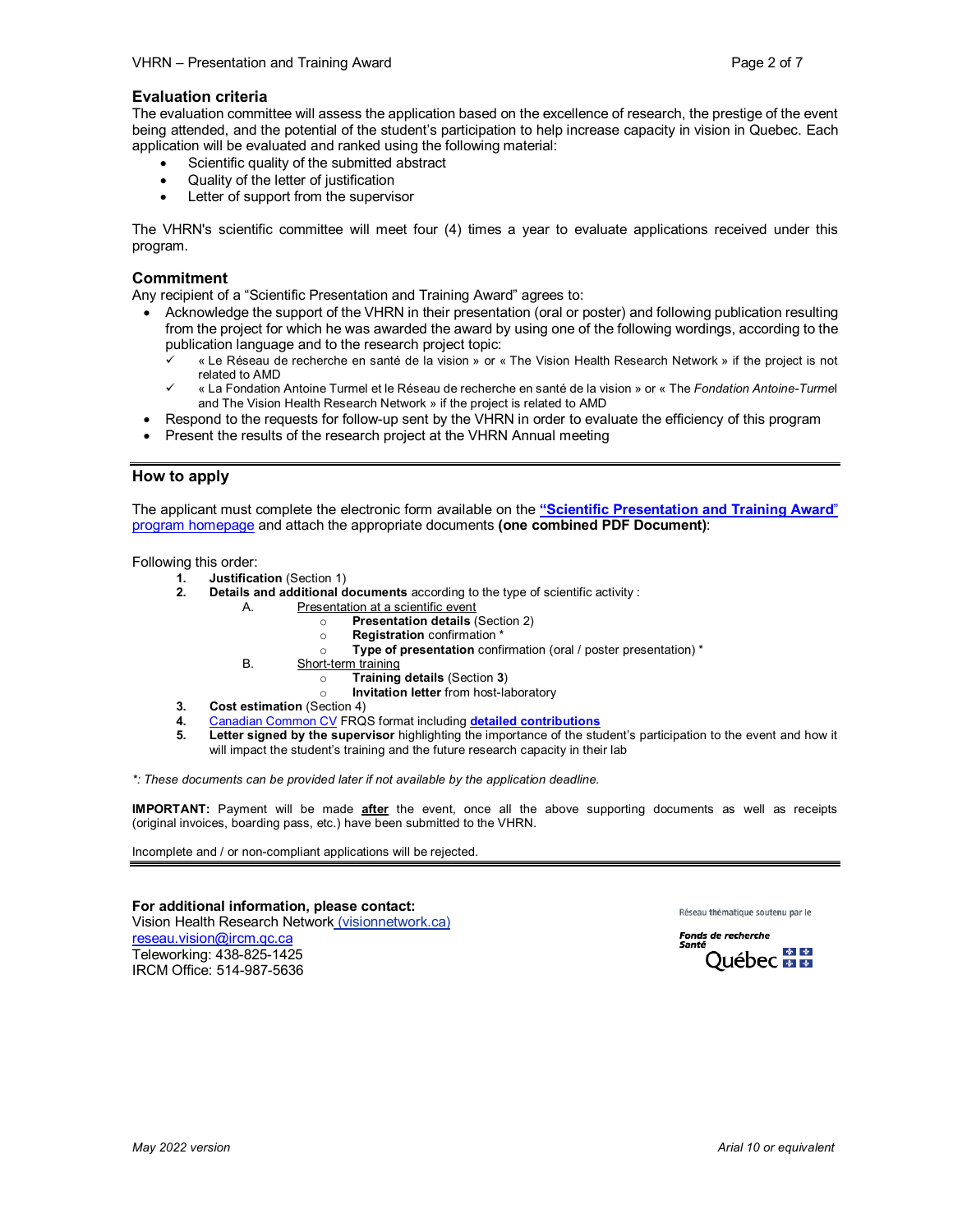

## **SCIENTIFIC PRESENTATION and TRAINING AWARD**

**2022-2023 Competition**

**ELECTRONIC FORM (for information only)**

#### **STEP 1 - IDENTIFICATION**

| *Applicant:<br>Degree:                                                                                           | <b>First Name</b><br>MSc/MD-MSc/OD-MSc student, PhD/MD-PhD/OD-PhD student, MD student, Postdoctoral Fellow,<br>resident/fellow | Last Name |  | Email    |  |  |
|------------------------------------------------------------------------------------------------------------------|--------------------------------------------------------------------------------------------------------------------------------|-----------|--|----------|--|--|
| Type of research:                                                                                                | Discovery, clinical, translational (preclinical), epidemiology, knowledge transfer, technological<br>transfer                  |           |  |          |  |  |
| Study Program:                                                                                                   | (to complete)                                                                                                                  |           |  |          |  |  |
| Affiliation:                                                                                                     | University, Research Center, institute, etc.                                                                                   |           |  |          |  |  |
| *Supervisor:                                                                                                     | <b>First Name</b>                                                                                                              | Last Name |  | Email    |  |  |
| Co-Supervisor (if applicable): First Name                                                                        |                                                                                                                                | Last Name |  | Email    |  |  |
| *Axis :                                                                                                          | Brain & perception, Cornea & Anterior Segment, Visual Impairment & Rehabilitation, Retina &<br><b>Posterior Segment</b>        |           |  |          |  |  |
|                                                                                                                  | *Could this project have an impact on the understanding and / or treatment of AMD?                                             |           |  | No / Yes |  |  |
|                                                                                                                  | *Does this project result from the use of a VHRN resource?                                                                     |           |  | No / Yes |  |  |
| (Network Programs: Common Infrastructures, National and International Networking or other VHRN Student fundings) |                                                                                                                                |           |  |          |  |  |
| *Type of activity:                                                                                               | In-person / virtual conference, short-term training                                                                            |           |  |          |  |  |
| *Type of presentation:                                                                                           | Oral presentation, poster presentation, N/A                                                                                    |           |  |          |  |  |
| *Nature of the event:                                                                                            | Provincial, national or international                                                                                          |           |  |          |  |  |
| *Name of the event:                                                                                              | (to complete)                                                                                                                  |           |  |          |  |  |
| *Starting date (duration):                                                                                       | YYYY-MM-DD (x day(s))                                                                                                          |           |  |          |  |  |
| *Place:                                                                                                          | University / Institute / Congress Center, city, province, country                                                              |           |  |          |  |  |
| Web site (if known):                                                                                             | (to complete)                                                                                                                  |           |  |          |  |  |
| *Project title related to this application: general title for your study project (MSc, PhD, fellowship, etc.)    |                                                                                                                                |           |  |          |  |  |

#### *\*Mandatory*

#### **STEP 2 – SUPPORTING DOCUMENTS**

*Attach all sections and additional documents to the electronic form in a single PDF (see previous page)*

**Submit** 

*You will receive an email confirming your submission.*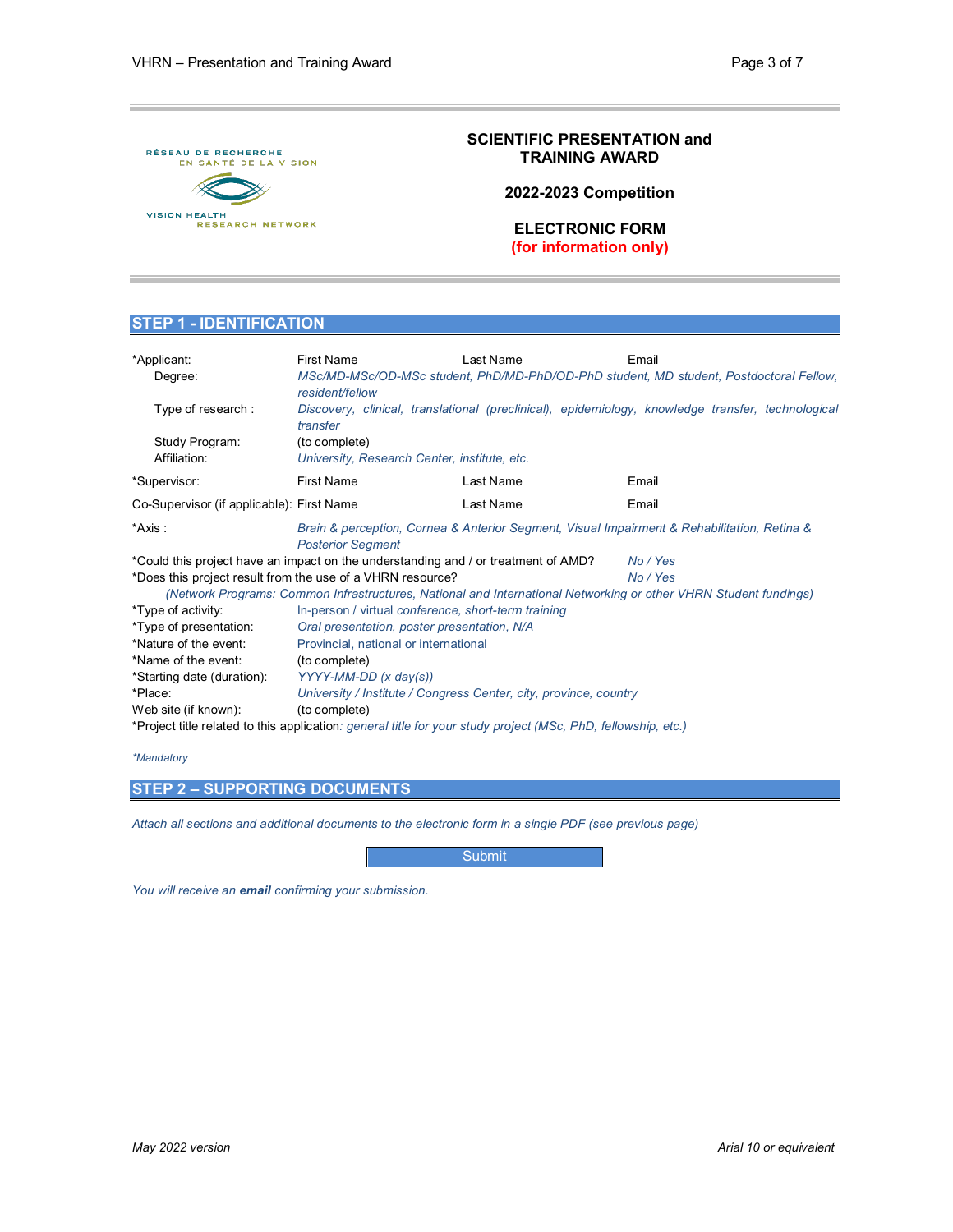**Applicant** (First name LAST NAME):

## **SECTION 1 : JUSTIFICATION** (**300 words** maximum)

Presentation at a scientific event

- **a)** Describe your current and past training
- **b)** Describe your contribution to the project<br>**c)** Discuss impact of your participation to the
- **c)** Discuss impact of your participation to the event on your training and its relevance to the mandate of the VHRN (development of collaborations, acquisition of new expertise, etc.)

#### Short-term training

Describe the activities to be carried out, your role, and how it will impact your training and future research capacity in your current training environment.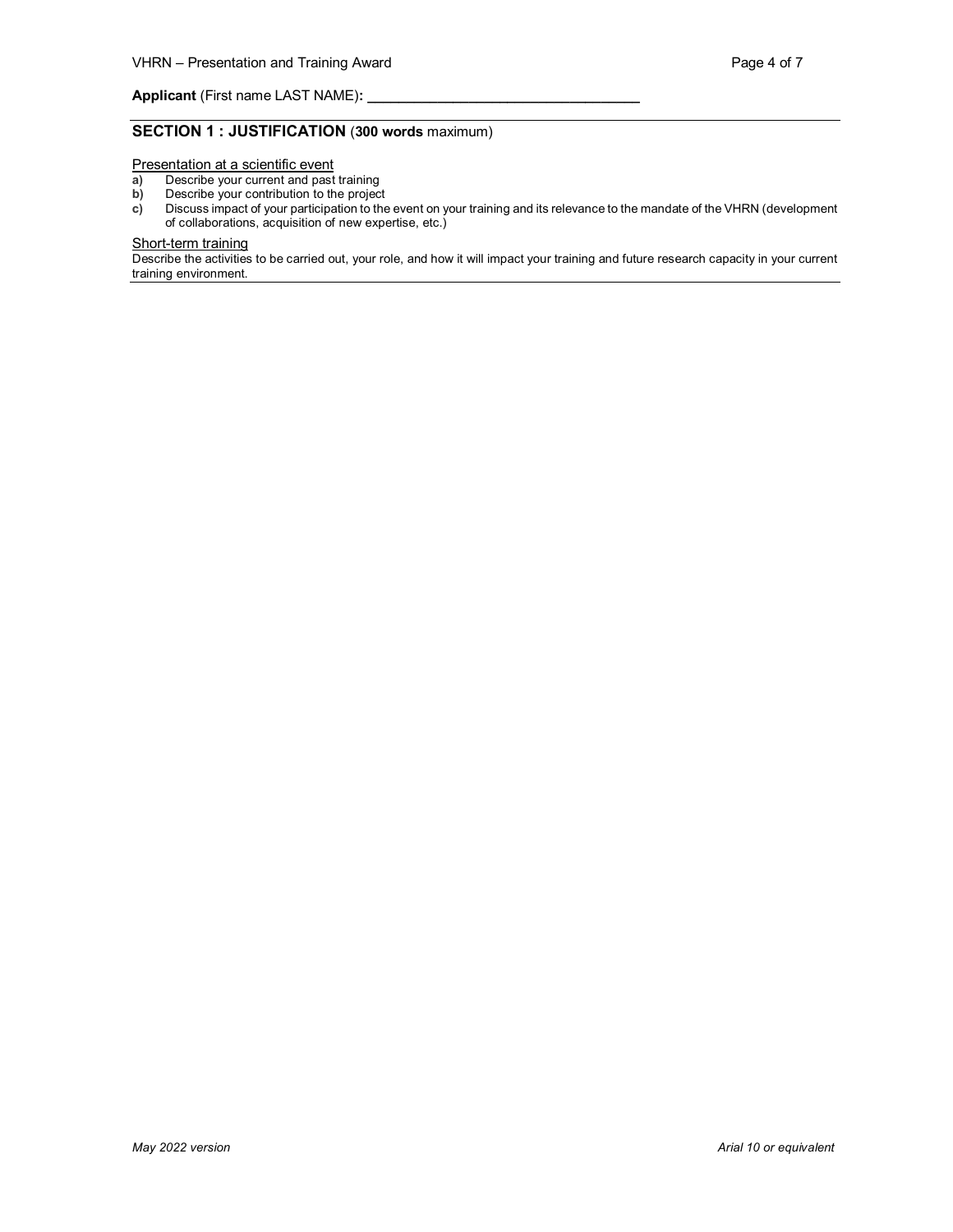**Applicant** (First name LAST NAME)**: \_\_\_\_\_\_\_\_\_\_\_\_\_\_\_\_\_\_\_\_\_\_\_\_\_\_\_\_\_\_\_\_\_\_\_**

# **SECTION 2 : PRESENTATION DETAILS - PRESENTATION AT A SCIENTIFIC EVENT ONLY**

**Title:**

**Authors:** 

**Submitted abstract:**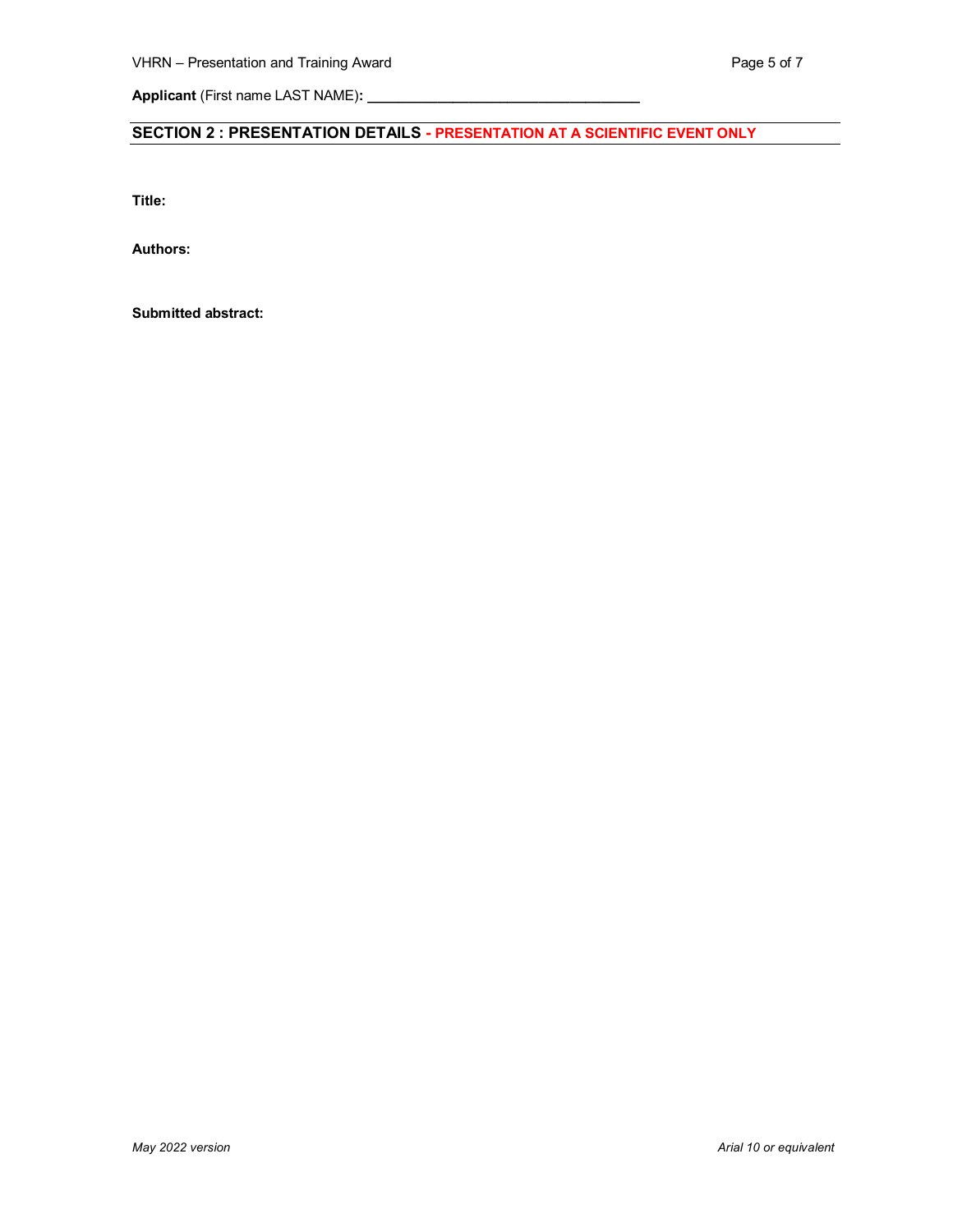Applicant (First name LAST NAME): \_\_

## **SECTION 3 : TRAINING DETAILS - SHORT-TERM TRAINING ONLY**

#### **Contact info of the host researcher**

LAST NAME, First name:

Email:

Affiliation:

Address:

#### **List of all the persons related to the project and function**

| <b>Names</b> | Function (MSc/PhD student, Post-doctoral fellow,<br>director, collaborator, host researcher, assistant,<br>technician, etc.) |  |  |  |  |
|--------------|------------------------------------------------------------------------------------------------------------------------------|--|--|--|--|
|              |                                                                                                                              |  |  |  |  |
|              |                                                                                                                              |  |  |  |  |
|              |                                                                                                                              |  |  |  |  |
|              |                                                                                                                              |  |  |  |  |

#### **Description of the host training environment** (maximum **100 words**)